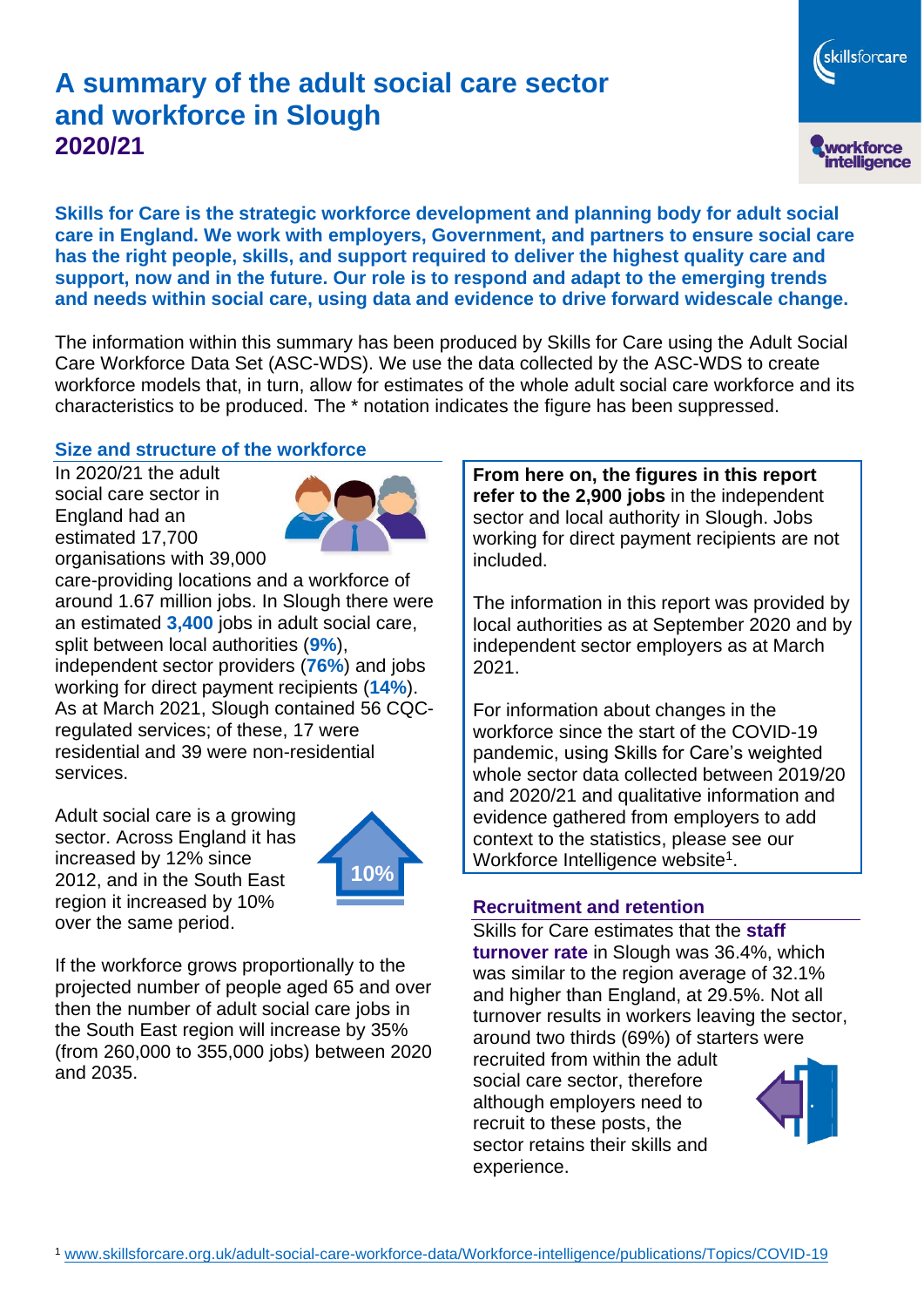Adult social care has an experienced 'core' of workers. Workers in Slough had on average **7.9 years of experience in the sector** and 77% of the workforce had been working in the sector for at least three years.

Using both workforce intelligence evidence and our links with employers and stakeholders across England, we know that recruitment and retention is one of the largest issues faced by employers. We have many resources and tools available to help, for example the 'Values-based recruitment and retention toolkit'<sup>2</sup> and 'Seeing potential: widen your talent pool'. <sup>3</sup> For more information please visit: [www.skillsforcare.org.uk/recruitment-retention](http://www.skillsforcare.org.uk/recruitment-retention)

### **Employment information**

We estimate Slough had **2,900** adult social care jobs employed in the local authority and independent sectors. These included 275 managerial roles, 150 regulated professionals, 2,100 direct care (including 1,900 care workers), and 325 othernon-care proving roles.

The average number of **sickness days** taken in the last year in Slough was 11.9, (8.7 in South East and 9.5 across England). With an estimated directly employed workforce of 2,700, this would mean employers in Slough lost approximately **32,000 days to sickness in 2020/21**. In England levels of staff sickness have nearly doubled over the course of the pandemic between 2019/20 and 2020/21, in total around 6 million extra days were lost to sickness than in the year before.

Around one third (38%) of the workforce in Slough were on zero-hours contracts. Around a half (52%) of the workforce usually worked full-time hours and 48% were part-time.

## **Chart 1. Proportion of workers on zero hours contracts by area**

**England** South East Slough

|     | 25% |     |
|-----|-----|-----|
| 24% |     |     |
|     |     | 38% |

## **Workforce demographics**

The majority (87%) of the workforce in Slough were female, and the average age was 43.6 years old. Workers aged 24 and



under made up 6% of the workforce and workers aged over 55 represented 21%. Given this age profile approximately 600 people will be reaching retirement age in the next 10 years.

Nationality varied by region, in England 83% of the workforce identified as British, while in the South East region this was 77%. An estimated 65% of the workforce in Slough identified as British, 14% identified as of an EU nationality and 21% a non-EU nationality, therefore there was a higher reliance on non-EU than EU workers.

### **Pay**



Table 1 shows the full-time equivalent annual or hourly pay rate of selected job roles in Slough (area), South East (region) and England. All figures

represent the independent sector as at March 2021, except social workers which represent the local authority sector as at September 2020. At the time of analysis, the National Living Wage was £8.72.

#### **Table 1. Average pay rate of selected job roles by area**

|                                 | <b>England</b> | <b>Region</b> | Area    |  |
|---------------------------------|----------------|---------------|---------|--|
| Full-time equivalent annual pay |                |               |         |  |
| Social Worker <sup>t</sup>      | £37,100        | £37,500       | £44,700 |  |
| Registered nurse                | £33,600        | £35,000       | £33,400 |  |
| Hourly pay                      |                |               |         |  |
| <b>National Living</b><br>Wage  | £8.72          | £8.72         | £8.72   |  |
| Senior care worker              | £10.00         | £10.22        | £10.12  |  |
| Care worker                     | £9.29          | £9.46         | £9.51   |  |
| Support and<br>outreach         | £9.53          | £9.62         | £9.62   |  |

†Local authority social workers only.

Please note that pay varies by sector, with local authority pay generally being higher than independent sector pay.